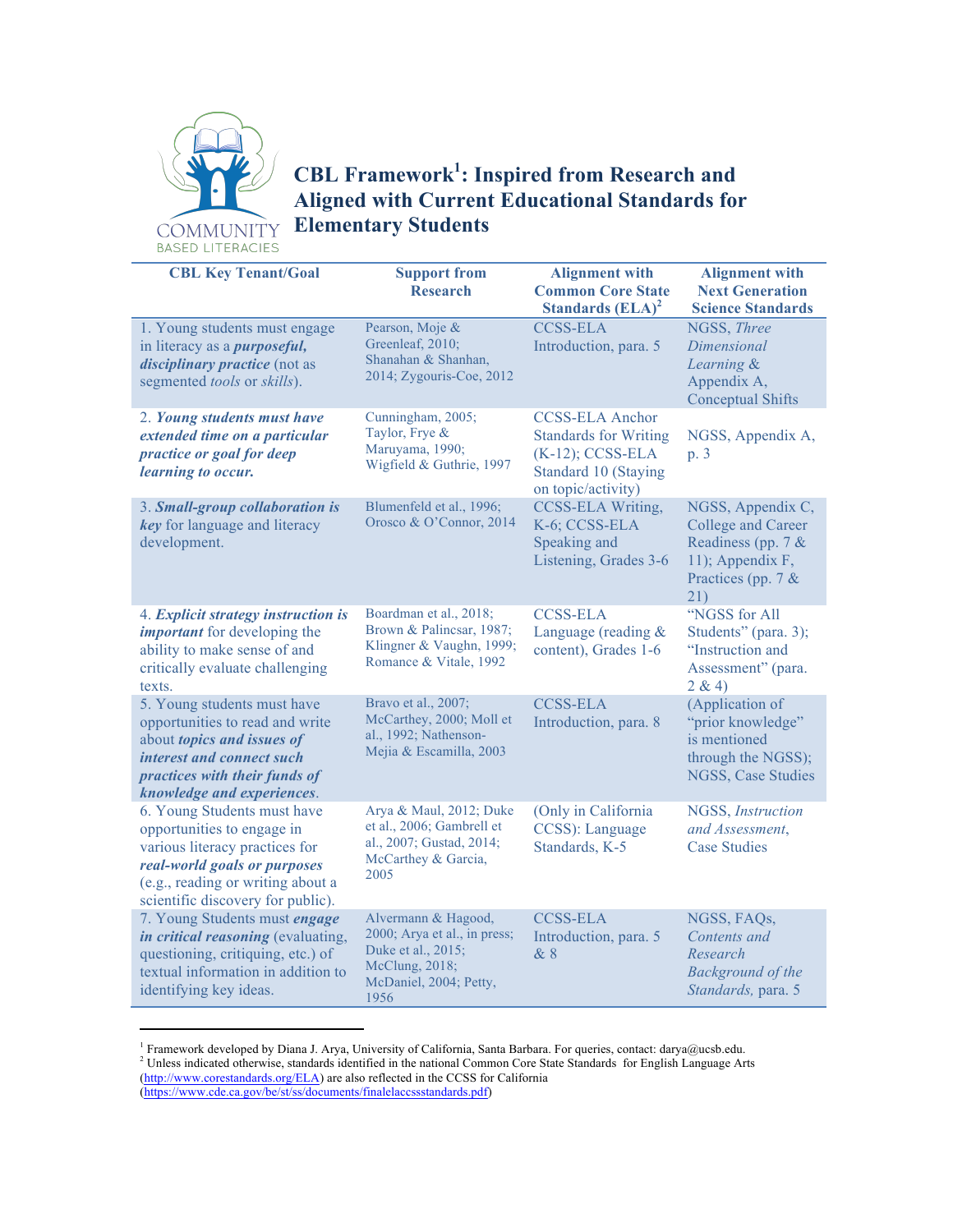## **References for Citations Above**

- Alvermann, D. E., & Hagood, M. C. (2000). Critical media literacy: Research, theory, and practice in "New Times". *The Journal of educational research*, *93*(3), 193-205.
- Arya, D.J., Clairmont, A. & Hirsch, S. (in press). Interpreting and explaining data representations: A comparison across grades 1-7. In the forcoming, *Perspectives in Writing* series edited by Susan McLeod and Rich Rice. Colorado State University Press.
- Arya, D. J., & Maul, A. (2012). The role of the scientific discovery narrative in middle school science education: An experimental study. *Journal of Educational Psychology*, *104*(4), 1022.
- Blumenfeld, P. C., Marx, R. W., Soloway, E., & Krajcik, J. (1996). Learning with peers: From small group cooperation to collaborative communities. *Educational researcher*, *25*(8), 37-39.
- Boardman, A., Vaughn, S., & Klingner, J. (2018). Teaching Collaborative Strategic Reading (CSR) to Students with Learning Disabilities. *From Floundering to Fluent: Reaching and Teaching Struggling Readers*, 83.
- Bravo, M. A., Hiebert, E. H., & Pearson, P. D. (2007). Tapping the linguistic resources of Spanish/English bilinguals: The role of cognates in science. *Vocabulary acquisition: Implications for reading comprehension*, 140-156.
- Brown, A. L., & Palincsar, A. S. (1987). *Reciprocal teaching of comprehension strategies: A natural history of one program for enhancing learning*. Ablex Publishing.
- Cunningham, P. (2005). If they don't read much, how they ever gonna get good?. *The Reading Teacher*, *59*(1), 88-90.
- Duke, N. K., Purcell‐Gates, V., Hall, L. A., & Tower, C. (2006). Authentic literacy activities for developing comprehension and writing. *The Reading Teacher*, *60*(4), 344-355.
- Duke, N. K., Zhang, S., & Morsink, P. M. (2015). Neglected areas of instruction. *Reading at A Crossroads*, 148-161.
- Gambrell, L. B., Malloy, J. A., & Mazzoni, S. A. (2007). Evidence-based best practices for comprehensive literacy instruction. *Best practices in literacy instruction*, *3*, 11-29.
- Klingner, J. K., & Vaughn, S. (1999). Promoting reading comprehension, content learning, and English acquisition though Collaborative Strategic Reading (CSR). *The Reading Teacher*, *52*(7), 738-747.
- Gustad, A. R. (2014). The impact of technology tools on literacy motivation on elementary school English language learners: Podcasting in a 4th grade EAL class. *The International Schools Journal*, *34*(1), 75.
- McCarthey, S. J. (2000). Home–school connections: A review of the literature. *The Journal of Educational Research*, *93*(3), 145-153.
- McCarthey, S. J., & García, G. E. (2005). English language learners' writing practices and attitudes. *Written Communication*, *22*(1), 36-75.
- McClung, N. A. (2018). Learning to Queer Text: Epiphanies From a Family Critical Literacy Practice. *The Reading Teacher*, *71*(4), 401-410.
- McDaniel, C. (2004). Critical literacy: A questioning stance and the possibility for change. *The Reading Teacher*, *57*(5), 472-481.
- Moll, L. C., Amanti, C., Neff, D., & Gonzalez, N. (1992). Funds of knowledge for teaching: Using a qualitative approach to connect homes and classrooms. *Theory into practice*, *31*(2), 132-141.
- Nathenson-Mejía, S., & Escamilla, K. (2003). Connecting with Latino children: Bridging cultural gaps with children's literature. *Bilingual Research Journal*, *27*(1), 101-116.